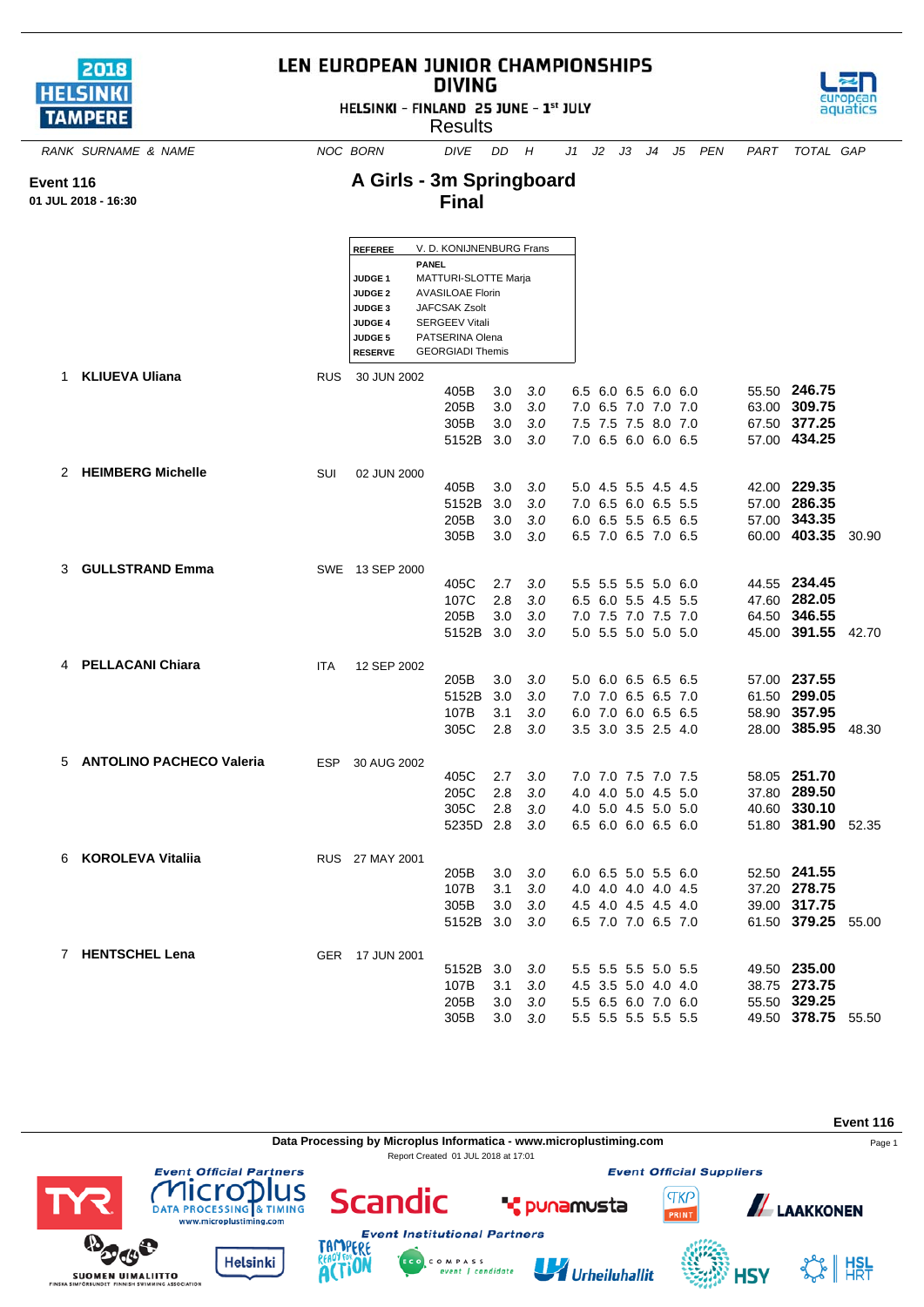|     | RANK SURNAME & NAME         |            | <b>NOC BORN</b> | <b>DIVE</b> | DD  | Н   | J1 | J2 | J3 | J4                  | J5 | PEN | PART | TOTAL GAP           |       |
|-----|-----------------------------|------------|-----------------|-------------|-----|-----|----|----|----|---------------------|----|-----|------|---------------------|-------|
|     | <b>WAXMAN Holly</b>         | <b>GBR</b> | 30 SEP 2002     |             |     |     |    |    |    |                     |    |     |      |                     |       |
|     |                             |            |                 | 305C        | 2.8 | 3.0 |    |    |    | 7.5 7.0 6.5 7.0 7.0 |    |     |      | 58.80 237.50        |       |
|     |                             |            |                 | 205C        | 2.8 | 3.0 |    |    |    | 7.0 6.5 6.5 6.0 6.5 |    |     |      | 54.60 292.10        |       |
|     |                             |            |                 | 405C        | 2.7 | 3.0 |    |    |    | 4.5 4.5 5.0 5.0 4.5 |    |     |      | 37.80 329.90        |       |
|     |                             |            |                 | 105B        | 2.4 | 3.0 |    |    |    | 6.5 6.0 6.0 6.0 5.5 |    |     |      | 43.20 373.10 61.15  |       |
| 9   | <b>PAPWORTH Maria</b>       |            | GBR 03 NOV 2001 |             |     |     |    |    |    |                     |    |     |      |                     |       |
|     |                             |            |                 | 405B        | 3.0 | 3.0 |    |    |    | 5.0 5.5 5.5 4.5 5.0 |    |     |      | 46.50 229.85        |       |
|     |                             |            |                 | 205B        | 3.0 | 3.0 |    |    |    | 3.5 3.5 3.5 3.5 4.0 |    |     |      | 31.50 261.35        |       |
|     |                             |            |                 | 305C        | 2.8 | 3.0 |    |    |    | 7.0 7.0 6.5 6.5 6.0 |    |     |      | 56.00 317.35        |       |
|     |                             |            |                 | 5152B       | 3.0 | 3.0 |    |    |    | 6.0 5.0 6.5 6.5 6.0 |    |     |      | 55.50 372.85        | 61.40 |
| 10. | <b>STAUDENHERZ Selina</b>   | AUT        | 06 NOV 2001     |             |     |     |    |    |    |                     |    |     |      |                     |       |
|     |                             |            |                 | 405C        | 2.7 | 3.0 |    |    |    | 6.0 6.0 6.0 6.5 6.5 |    |     |      | 49.95 230.15        |       |
|     |                             |            |                 | 105B        | 2.4 | 3.0 |    |    |    | 7.0 7.5 7.0 7.0 6.0 |    |     |      | 50.40 280.55        |       |
|     |                             |            |                 | 205C        | 2.8 | 3.0 |    |    |    | 3.0 4.0 4.0 4.5 4.5 |    |     |      | 35.00 315.55        |       |
|     |                             |            |                 | 305C        | 2.8 | 3.0 |    |    |    | 7.0 6.0 5.5 6.0 6.0 |    |     |      | 50.40 365.95 68.30  |       |
| 11  | <b>TUXEN Helle</b>          |            | NOR 04 SEP 2001 |             |     |     |    |    |    |                     |    |     |      |                     |       |
|     |                             |            |                 | 205C        | 2.8 | 3.0 |    |    |    | 6.5 6.5 7.0 7.0 6.5 |    |     |      | 56.00 235.65        |       |
|     |                             |            |                 | 305C        | 2.8 | 3.0 |    |    |    | 4.5 5.0 4.5 4.5 5.0 |    |     |      | 39.20 274.85        |       |
|     |                             |            |                 | 405C        | 2.7 | 3.0 |    |    |    | 4.5 5.0 4.5 5.0 4.0 |    |     |      | 37.80 312.65        |       |
|     |                             |            |                 | 107C        | 2.8 | 3.0 |    |    |    | 5.5 5.0 5.0 4.5 5.0 |    |     |      | 42.00 354.65        | 79.60 |
| 12  | <b>BLAZOWSKA Aleksandra</b> | <b>POL</b> | 02 APR 2002     |             |     |     |    |    |    |                     |    |     |      |                     |       |
|     |                             |            |                 | 405C        | 2.7 | 3.0 |    |    |    | 4.5 5.0 6.0 4.5 4.5 |    |     |      | 37.80 207.55        |       |
|     |                             |            |                 | 205C        | 2.8 | 3.0 |    |    |    | 5.0 5.5 4.5 5.5 5.0 |    |     |      | 43.40 250.95        |       |
|     |                             |            |                 | 305C        | 2.8 | 3.0 |    |    |    | 4.5 4.0 4.0 4.0 4.5 |    |     |      | 35.00 285.95        |       |
|     |                             |            |                 | 105B        | 2.4 | 3.0 |    |    |    | 7.0 6.5 6.5 7.0 6.5 |    |     |      | 48.00 333.95 100.30 |       |

**Data Processing by Microplus Informatica - www.microplustiming.com** Page 2 Report Created 01 JUL 2018 at 17:01

C O M P A S S<br>event | candidate

**Event Official Suppliers** 

**TKP** 

**Event 116**





**Scandic** 

Urheiluhallit

**T** punamusta



**ALAAKKONEN**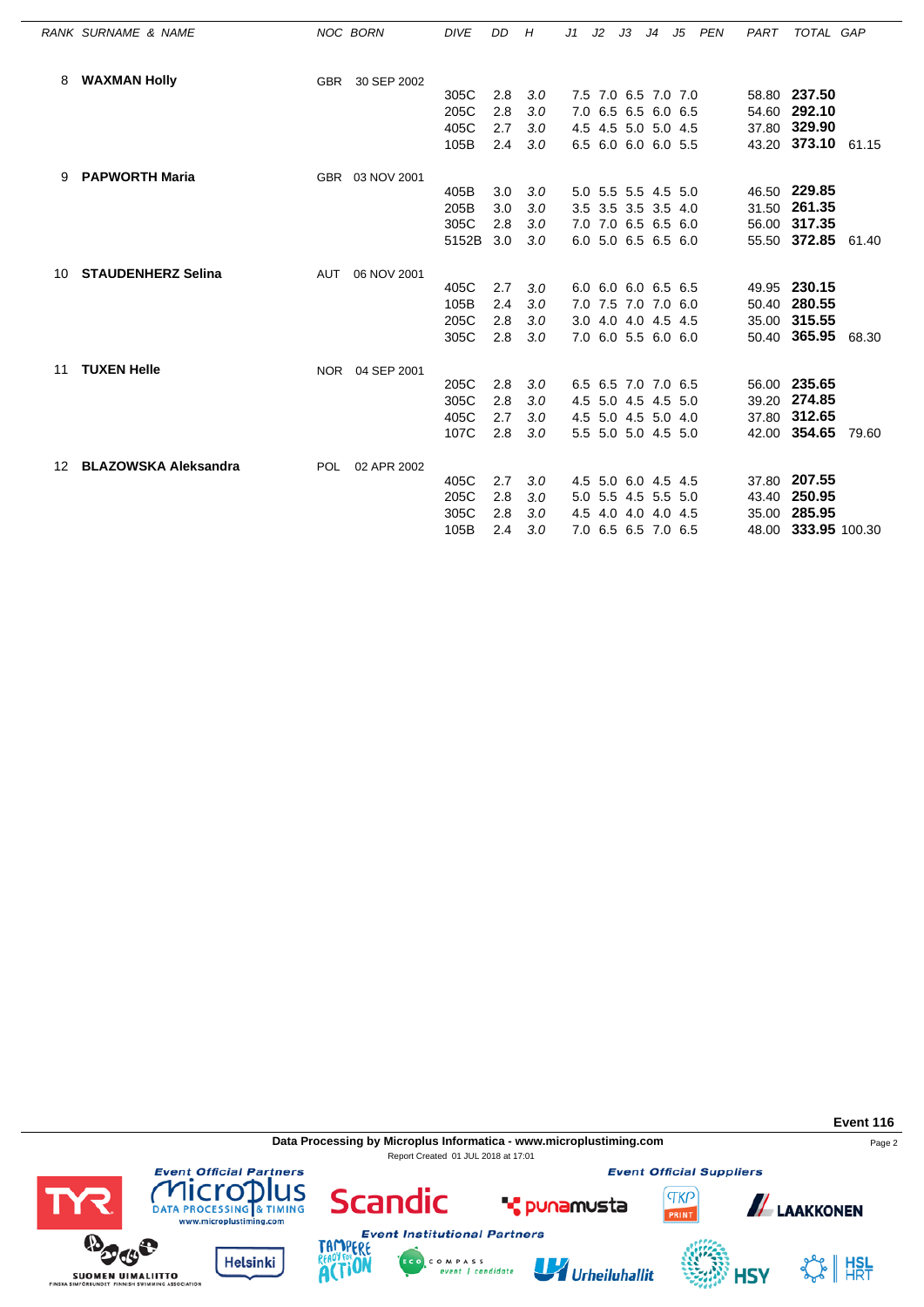

**Event 16 01 JUL 2018 - 10:00**

## LEN EUROPEAN JUNIOR CHAMPIONSHIPS **DIVING**

HELSINKI - FINLAND 25 JUNE - 1st JULY

**Results** 



*RANK SURNAME & NAME NOC BORN DIVE DD H J1 J2 J3 J4 J5 PEN PART TOTAL GAP*

 $\Gamma$ 

## **A Girls - 3m Springboard Preliminary**

|    |                          | V. D. KONIJNENBURG Frans<br><b>REFEREE</b> |                           |                 |           |                   |     |                        |                     |  |  |  |       |                    |       |
|----|--------------------------|--------------------------------------------|---------------------------|-----------------|-----------|-------------------|-----|------------------------|---------------------|--|--|--|-------|--------------------|-------|
|    |                          |                                            | PANEL A (1 2 3 6 7)       |                 |           | PANEL B (4 5 8 9) |     |                        |                     |  |  |  |       |                    |       |
|    |                          | JUDGE <sub>1</sub>                         | CHANDIRYAN Maria          |                 |           | <b>JUDGE1</b>     |     | <b>WIERNIUK Anna</b>   |                     |  |  |  |       |                    |       |
|    |                          | <b>JUDGE 2</b>                             | <b>JAFCSAK Zsolt</b>      |                 |           | <b>JUDGE 2</b>    |     | <b>BEKETOV Andrei</b>  |                     |  |  |  |       |                    |       |
|    |                          | <b>JUDGE 3</b>                             | <b>BRUNNER Kathy</b>      |                 |           | JUDGE 3           |     | PATSERINA Olena        |                     |  |  |  |       |                    |       |
|    |                          | <b>JUDGE 4</b>                             | <b>CALDERARA Gianluca</b> |                 |           | <b>JUDGE 4</b>    |     | HERNANDO FERRER Carla  |                     |  |  |  |       |                    |       |
|    |                          | <b>JUDGE 5</b>                             | <b>SWARTZ Love</b>        |                 |           | <b>JUDGE 5</b>    |     | HOLM THORSEN Anna Maja |                     |  |  |  |       |                    |       |
|    |                          | <b>RESERVE</b>                             | PRINS Linda               |                 |           | <b>RESERVE</b>    |     | <b>SERGEEV Vitali</b>  |                     |  |  |  |       |                    |       |
| 1. | <b>KLIUEVA Uliana</b>    |                                            | <b>RUS</b>                | 30 JUN 2002     |           |                   |     |                        |                     |  |  |  |       |                    |       |
|    |                          |                                            |                           |                 | 403B      | 2.1               | 3.0 |                        | 6.0 6.5 7.0 7.0 7.0 |  |  |  | 43.05 | 43.05              |       |
|    |                          |                                            |                           |                 | 103B      | 1.6               | 3.0 |                        | 6.5 6.5 6.5 6.5 7.0 |  |  |  | 31.20 | 74.25              |       |
|    |                          |                                            |                           |                 | 201B      | 1.8               | 3.0 |                        | 6.5 6.5 6.5 7.0 6.5 |  |  |  | 35.10 | 109.35             |       |
|    |                          |                                            |                           |                 | 301B      | 1.9               | 3.0 |                        | 7.0 7.5 7.0 6.0 7.0 |  |  |  | 39.90 | 149.25             |       |
|    |                          |                                            |                           |                 | 5132D     | 2.1               | 3.0 |                        | 6.5 6.5 6.5 7.0 7.0 |  |  |  | 42.00 | 191.25             |       |
|    |                          |                                            |                           |                 | 405B      | 3.0               | 3.0 |                        | 6.5 6.0 6.5 6.5 6.5 |  |  |  |       | 58.50 249.75       |       |
|    |                          |                                            |                           |                 | 205B      | 3.0               | 3.0 |                        | 5.5 6.0 4.5 5.5 5.5 |  |  |  |       | 49.50 299.25       |       |
|    |                          |                                            |                           |                 | 305B      | 3.0               | 3.0 |                        | 6.5 7.0 6.0 6.0 6.0 |  |  |  |       | 55.50 354.75       |       |
|    |                          |                                            |                           |                 | 5152B     |                   |     |                        |                     |  |  |  |       | 52.50 407.25       |       |
|    |                          |                                            |                           |                 |           | 3.0               | 3.0 |                        | 6.0 6.5 6.0 5.5 5.0 |  |  |  |       |                    |       |
|    |                          |                                            |                           | SWE 13 SEP 2000 |           |                   |     |                        |                     |  |  |  |       |                    |       |
| 2  | <b>GULLSTRAND Emma</b>   |                                            |                           |                 | 403B      | 2.1               | 3.0 |                        | 7.0 7.0 7.5 7.0 8.0 |  |  |  | 45.15 | 45.15              |       |
|    |                          |                                            |                           |                 | 201B      |                   |     |                        | 7.0 7.0 7.0 7.0 7.0 |  |  |  |       | 82.95              |       |
|    |                          |                                            |                           |                 |           | 1.8               | 3.0 |                        |                     |  |  |  | 37.80 |                    |       |
|    |                          |                                            |                           |                 | 301B      | 1.9               | 3.0 |                        | 7.0 6.0 6.5 6.5 6.0 |  |  |  | 36.10 | 119.05             |       |
|    |                          |                                            |                           |                 | 103B      | 1.6               | 3.0 |                        | 6.5 6.5 6.5 7.0 7.0 |  |  |  | 32.00 | 151.05             |       |
|    |                          |                                            |                           |                 | 5132D     | 2.1               | 3.0 |                        | 6.0 6.5 6.0 6.5 4.5 |  |  |  |       | 38.85 189.90       |       |
|    |                          |                                            |                           |                 | 405C      | 2.7               | 3.0 |                        | 7.0 6.5 7.0 7.5 7.0 |  |  |  |       | 56.70 246.60       |       |
|    |                          |                                            |                           |                 | 107C      | 2.8               | 3.0 |                        | 7.0 7.0 6.5 6.5 6.5 |  |  |  | 56.00 | 302.60             |       |
|    |                          |                                            |                           |                 | 205B      | 3.0               | 3.0 |                        | 6.0 5.0 4.5 4.5 5.0 |  |  |  |       | 43.50 346.10       |       |
|    |                          |                                            |                           |                 | 5152B     | 3.0               | 3.0 |                        | 6.5 6.0 6.5 6.5 6.0 |  |  |  |       | 57.00 403.10       | 4.15  |
|    |                          |                                            |                           |                 |           |                   |     |                        |                     |  |  |  |       |                    |       |
| 3  | <b>HEIMBERG Michelle</b> |                                            | SUI                       | 02 JUN 2000     |           |                   |     |                        |                     |  |  |  |       |                    |       |
|    |                          |                                            |                           |                 | 103B      | 1.6               | 3.0 |                        | 6.5 6.0 7.0 6.0 6.0 |  |  |  | 29.60 | 29.60              |       |
|    |                          |                                            |                           |                 | 201B      | 1.8               | 3.0 |                        | 7.0 7.0 6.5 6.0 7.0 |  |  |  | 36.90 | 66.50              |       |
|    |                          |                                            |                           |                 | 301B      | 1.9               | 3.0 |                        | 7.0 7.0 6.5 6.5 7.0 |  |  |  | 38.95 | 105.45             |       |
|    |                          |                                            |                           |                 | 403B      | 2.1               | 3.0 |                        | 6.5 6.0 6.5 6.5 6.5 |  |  |  | 40.95 | 146.40             |       |
|    |                          |                                            |                           |                 | 5331D     | 2.1               | 3.0 |                        | 6.5 6.5 6.0 6.5 6.5 |  |  |  |       | 40.95 187.35       |       |
|    |                          |                                            |                           |                 | 405B      | 3.0               | 3.0 |                        | 6.5 6.5 6.5 6.5 6.0 |  |  |  |       | 58.50 245.85       |       |
|    |                          |                                            |                           |                 | 5152B     | 3.0               | 3.0 |                        | 6.0 6.5 5.5 6.0 6.0 |  |  |  |       | 54.00 299.85       |       |
|    |                          |                                            |                           |                 | 205B      | 3.0               | 3.0 |                        | 6.0 7.0 6.5 6.0 6.0 |  |  |  |       | 55.50 355.35       |       |
|    |                          |                                            |                           |                 | 305B      | 3.0               | 3.0 |                        | 5.0 4.5 3.5 4.5 4.5 |  |  |  |       | 40.50 395.85       | 11.40 |
|    |                          |                                            |                           |                 |           |                   |     |                        |                     |  |  |  |       |                    |       |
|    | 4 PELLACANI Chiara       |                                            | ITA                       | 12 SEP 2002     |           |                   |     |                        |                     |  |  |  |       |                    |       |
|    |                          |                                            |                           |                 | 103B      | 1.6               | 3.0 |                        | 7.0 7.0 7.0 7.0 7.0 |  |  |  | 33.60 | 33.60              |       |
|    |                          |                                            |                           |                 | 201B      | 1.8               | 3.0 |                        | 6.5 7.0 6.0 6.5 6.0 |  |  |  |       | 34.20 67.80        |       |
|    |                          |                                            |                           |                 | 301B      | 1.9               | 3.0 |                        | 6.0 6.0 5.5 7.0 7.0 |  |  |  |       | 36.10 103.90       |       |
|    |                          |                                            |                           |                 | 403B      | 2.1               | 3.0 |                        | 5.5 6.0 6.0 6.0 6.0 |  |  |  |       | 37.80 141.70       |       |
|    |                          |                                            |                           |                 | 5132D 2.1 |                   | 3.0 |                        | 6.0 6.0 6.0 6.5 6.5 |  |  |  |       | 38.85 180.55       |       |
|    |                          |                                            |                           |                 | 5152B 3.0 |                   | 3.0 |                        | 6.0 6.0 5.5 6.0 5.5 |  |  |  |       | 52.50 233.05       |       |
|    |                          |                                            |                           |                 | 107B      | 3.1               | 3.0 |                        | 5.5 5.0 4.5 5.0 4.0 |  |  |  |       | 44.95 278.00       |       |
|    |                          |                                            |                           |                 | 305C      | 2.8               | 3.0 |                        | 6.0 6.5 6.5 6.5 6.0 |  |  |  |       | 53.20 331.20       |       |
|    |                          |                                            |                           |                 | 405C      | 2.7               | 3.0 |                        | 6.5 6.0 6.5 7.0 6.0 |  |  |  |       | 51.30 382.50 24.75 |       |
|    |                          |                                            |                           |                 |           |                   |     |                        |                     |  |  |  |       |                    |       |

**Data Processing by Microplus Informatica - www.microplustiming.com** Page 1

Report Created 01 JUL 2018 at 12:06

**Event 16**

 $\frac{1}{2}$   $\frac{1}{2}$   $\frac{1}{2}$ 











lus



C O M P A S S<br>event | candidate U Urheiluhallit

**T** punamusta



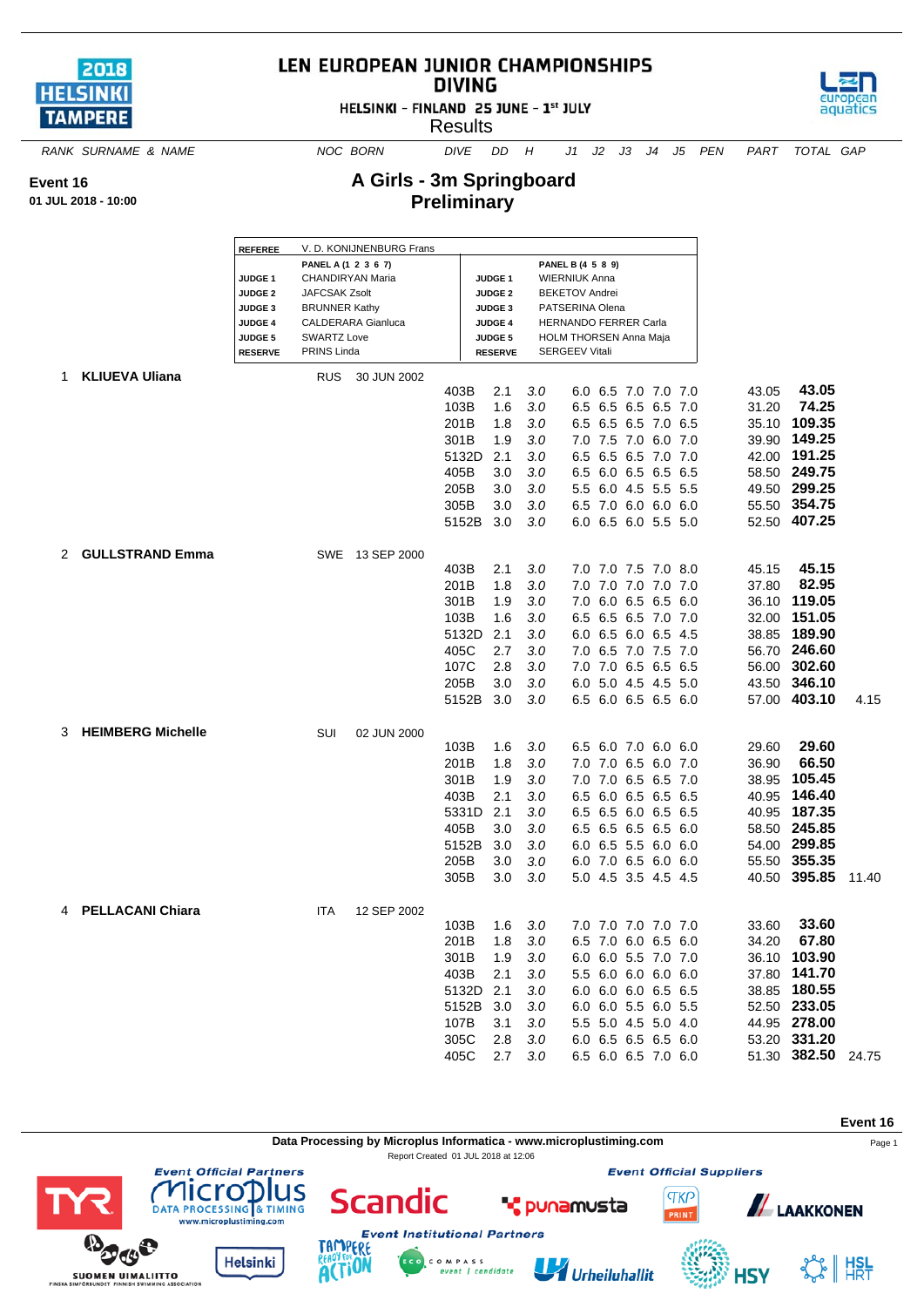|   | RANK SURNAME & NAME         |            | NOC BORN        | <b>DIVE</b>       | DD         | Η          | J1  | J2 | JЗ                                         | J4 | J5  | PEN | PART  | TOTAL GAP                           |       |
|---|-----------------------------|------------|-----------------|-------------------|------------|------------|-----|----|--------------------------------------------|----|-----|-----|-------|-------------------------------------|-------|
| 5 | <b>PAPWORTH Maria</b>       |            | GBR 03 NOV 2001 |                   |            |            |     |    |                                            |    |     |     |       |                                     |       |
|   |                             |            |                 | 403B              | 2.1        | 3.0        |     |    | 7.0 7.0 7.0 7.0 7.0                        |    |     |     | 44.10 | 44.10                               |       |
|   |                             |            |                 | 103B              | 1.6        | 3.0        | 6.5 |    | 6.5 6.5 7.0 7.0                            |    |     |     | 32.00 | 76.10                               |       |
|   |                             |            |                 | 5132D             | 2.1        | 3.0        |     |    | 6.5 6.0 5.5 6.5 5.5                        |    |     |     | 37.80 | 113.90                              |       |
|   |                             |            |                 | 201B              | 1.8        | 3.0        |     |    | 6.5 6.0 6.0 6.0 6.0                        |    |     |     |       | 32.40 146.30                        |       |
|   |                             |            |                 | 301B              | 1.9        | 3.0        |     |    | 7.0 6.5 6.5 6.0 6.5                        |    |     |     |       | 37.05 183.35                        |       |
|   |                             |            |                 | 405B              | 3.0        | 3.0        | 6.0 |    | 6.5 7.0 6.5                                |    | 6.0 |     | 57.00 | 240.35                              |       |
|   |                             |            |                 | 205B              | 3.0        | 3.0        |     |    | 5.0 5.0 4.5 5.5 5.0                        |    |     |     | 45.00 | 285.35                              |       |
|   |                             |            |                 | 305C              | 2.8        | 3.0        |     |    | 5.5 6.0 5.0 4.5 5.0                        |    |     |     |       | 43.40 328.75                        |       |
|   |                             |            |                 | 5152B             | 3.0        | 3.0        |     |    | 5.0 5.5 5.5 5.0 5.0                        |    |     |     |       | 46.50 375.25                        | 32.00 |
| 6 | <b>WAXMAN Holly</b>         | <b>GBR</b> | 30 SEP 2002     |                   |            |            |     |    |                                            |    |     |     |       |                                     |       |
|   |                             |            |                 | 103B              | 1.6        | 3.0        |     |    | 6.0 7.0 6.0 7.0 7.0                        |    |     |     | 32.00 | 32.00                               |       |
|   |                             |            |                 | 201B              | 1.8        | 3.0        |     |    | 6.0 6.0 6.5 6.0 7.0                        |    |     |     | 33.30 | 65.30                               |       |
|   |                             |            |                 | 301B              | 1.9        | 3.0        |     |    | 7.0 7.0 7.0 6.5 7.5                        |    |     |     | 39.90 | 105.20                              |       |
|   |                             |            |                 | 403B              | 2.1        | 3.0        |     |    | 6.0 6.5 6.5 6.5 7.0                        |    |     |     | 40.95 | 146.15                              |       |
|   |                             |            |                 | 5132D             | 2.1        | 3.0        |     |    | 5.5 5.0 4.5 5.5 5.0                        |    |     |     | 32.55 | 178.70                              |       |
|   |                             |            |                 | 305C<br>205C      | 2.8<br>2.8 | 3.0<br>3.0 |     |    | 6.5 6.0 5.5 6.0 6.5<br>6.0 6.0 5.5 6.5 6.5 |    |     |     | 51.80 | 230.50<br>51.80 282.30              |       |
|   |                             |            |                 | 405C              | 2.7        | 3.0        |     |    | 6.0 6.0 6.0 6.5 7.0                        |    |     |     |       | 49.95 332.25                        |       |
|   |                             |            |                 | 105B              | 2.4        | 3.0        |     |    | 5.5 5.5 5.5 6.0 5.5                        |    |     |     |       | 39.60 371.85                        | 35.40 |
|   |                             |            |                 |                   |            |            |     |    |                                            |    |     |     |       |                                     |       |
| 7 | <b>BLAZOWSKA Aleksandra</b> |            | POL 02 APR 2002 | 103B              | 1.6        | 3.0        |     |    | 6.0 6.5 5.5 6.0 6.0                        |    |     |     | 28.80 | 28.80                               |       |
|   |                             |            |                 | 201B              | 1.8        | 3.0        |     |    | 5.5 5.5 5.5 6.0 5.0                        |    |     |     | 29.70 | 58.50                               |       |
|   |                             |            |                 | 301B              | 1.9        | 3.0        |     |    | 5.0 5.5 5.5 5.5 5.0                        |    |     |     | 30.40 | 88.90                               |       |
|   |                             |            |                 | 403B              | 2.1        | 3.0        |     |    | 6.5 6.5 7.5 7.0 6.5                        |    |     |     | 42.00 | 130.90                              |       |
|   |                             |            |                 | 5132D             | 2.1        | 3.0        |     |    | 6.5 6.0 6.0 6.0 6.5                        |    |     |     | 38.85 | 169.75                              |       |
|   |                             |            |                 | 105B              | 2.4        | 3.0        |     |    | 6.0 6.5 6.5 6.5 5.0                        |    |     |     |       | 45.60 215.35                        |       |
|   |                             |            |                 | 205C              | 2.8        | 3.0        |     |    | 5.0 5.5 6.0 6.0 6.5                        |    |     |     |       | 49.00 264.35                        |       |
|   |                             |            |                 | 305C              | 2.8        | 3.0        |     |    | 6.5 6.0 6.5 6.0 6.0                        |    |     |     |       | 51.80 316.15                        |       |
|   |                             |            |                 | 405C              | 2.7        | 3.0        |     |    | 6.0 5.0 5.0 5.5 6.0                        |    |     |     |       | 44.55 360.70                        | 46.55 |
| 8 | <b>HENTSCHEL Lena</b>       |            | GER 17 JUN 2001 |                   |            |            |     |    |                                            |    |     |     |       |                                     |       |
|   |                             |            |                 | 103B              | 1.6        | 3.0        |     |    | 6.5 6.5 7.0 6.5 6.5                        |    |     |     | 31.20 | 31.20                               |       |
|   |                             |            |                 | 201B              | 1.8        | 3.0        |     |    | 6.0 6.5 5.5 6.0 6.0                        |    |     |     | 32.40 | 63.60                               |       |
|   |                             |            |                 | 301B              | 1.9        | 3.0        |     |    | 7.0 6.5 7.0 6.5 7.0                        |    |     |     | 38.95 | 102.55                              |       |
|   |                             |            |                 | 403B              | 2.1        | 3.0        | 6.5 |    | 6.0 6.5 6.5                                |    | 6.0 |     | 39.90 | 142.45                              |       |
|   |                             |            |                 | 5331D             | 2.1        | 3.0        |     |    | 7.0 7.0 6.5 7.0 6.0                        |    |     |     |       | 43.05 185.50                        |       |
|   |                             |            |                 | 5152B 3.0<br>107B | 3.1        | 3.0<br>3.0 |     |    | 4.5 5.0 4.0 5.5 4.5<br>3.5 4.5 4.5 5.0 4.0 |    |     |     |       | 42.00 <b>227.50</b><br>40.30 267.80 |       |
|   |                             |            |                 | 205B              | 3.0        | 3.0        |     |    | 4.5 4.5 5.0 5.0 5.0                        |    |     |     |       | 43.50 311.30                        |       |
|   |                             |            |                 | 305B              | 3.0        | 3.0        |     |    | 5.5 5.0 5.0 5.0 6.0                        |    |     |     |       | 46.50 357.80 49.45                  |       |
|   |                             |            |                 |                   |            |            |     |    |                                            |    |     |     |       |                                     |       |
|   | 9 ANTOLINO PACHECO Valeria  |            | ESP 30 AUG 2002 | 103B              | 1.6        | 3.0        |     |    | 7.0 7.0 7.0 7.0 7.5                        |    |     |     | 33.60 | 33.60                               |       |
|   |                             |            |                 | 403B              | 2.1        | 3.0        |     |    | 6.0 6.5 6.5 7.0 6.5                        |    |     |     | 40.95 | 74.55                               |       |
|   |                             |            |                 | 201B              | 1.8        | 3.0        |     |    | 7.5 7.5 7.5 8.0 8.0                        |    |     |     |       | 41.40 115.95                        |       |
|   |                             |            |                 | 301B              | 1.9        | 3.0        |     |    | 7.0 7.0 7.0 7.0 7.0                        |    |     |     |       | 39.90 155.85                        |       |
|   |                             |            |                 | 5132D             | 2.1        | 3.0        |     |    | 6.0 6.0 6.0 5.5 6.5                        |    |     |     |       | 37.80 193.65                        |       |
|   |                             |            |                 | 405C              | 2.7        | 3.0        |     |    | 5.0 6.0 5.0 5.5 5.5                        |    |     |     |       | 43.20 236.85                        |       |
|   |                             |            |                 | 205C              | 2.8        | 3.0        |     |    | 6.5 6.5 6.0 6.5 6.0                        |    |     |     |       | 53.20 290.05                        |       |
|   |                             |            |                 | 305C              | 2.8        | 3.0        |     |    | 2.0 1.5 2.0 2.5 2.0                        |    |     |     |       | 16.80 306.85                        |       |
|   |                             |            |                 | 5235D 2.8         |            | 3.0        |     |    | 6.0 5.5 6.5 5.5 4.5                        |    |     |     |       | 47.60 354.45 52.80                  |       |

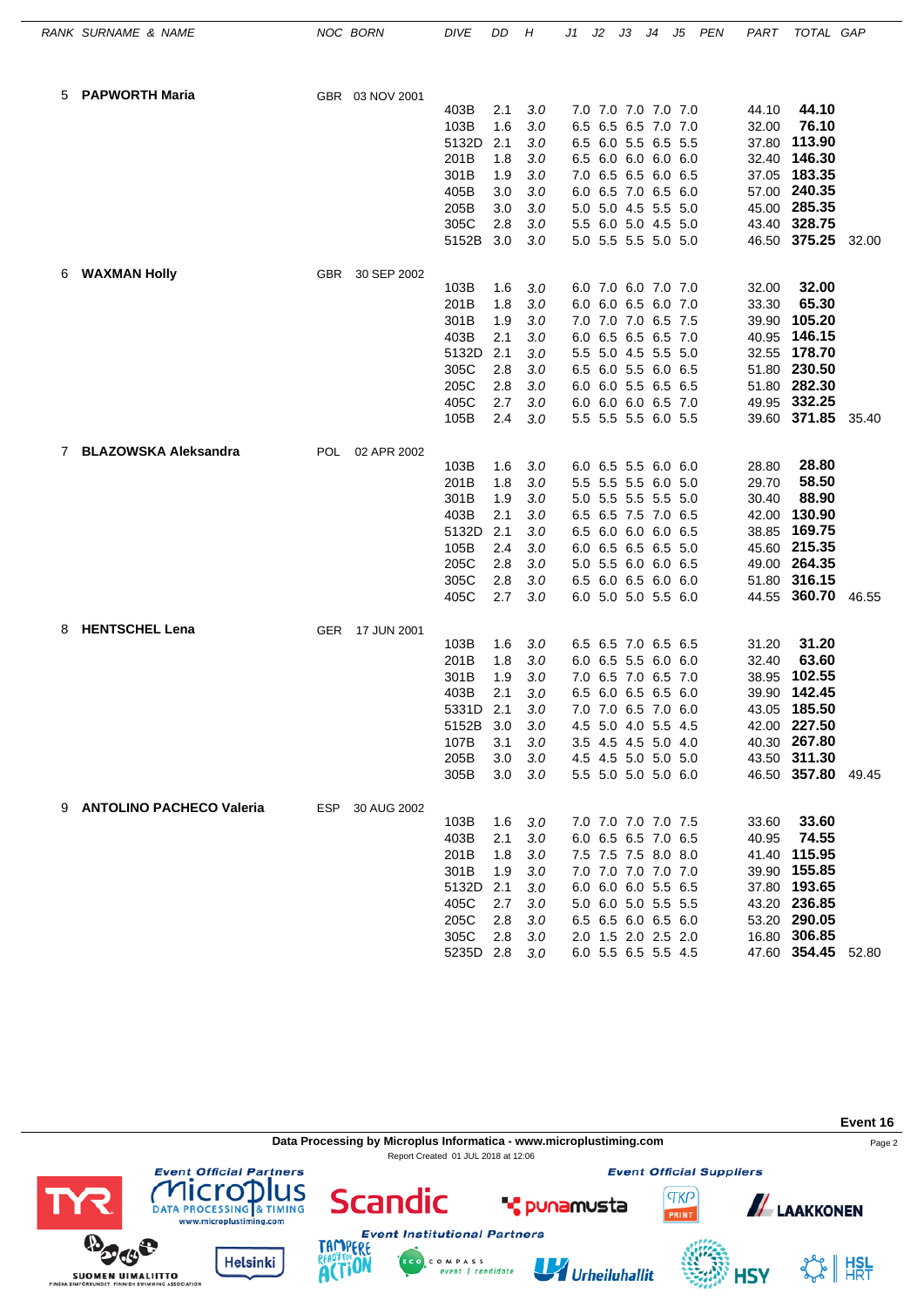|    | RANK SURNAME & NAME       |     | NOC BORN        | <b>DIVE</b> | DD  | Η          | J1 | J2 | JЗ                  | J4 | J5 | <b>PEN</b> | PART  | TOTAL GAP                    |       |
|----|---------------------------|-----|-----------------|-------------|-----|------------|----|----|---------------------|----|----|------------|-------|------------------------------|-------|
| 10 | <b>TUXEN Helle</b>        |     | NOR 04 SEP 2001 |             |     |            |    |    |                     |    |    |            |       |                              |       |
|    |                           |     |                 | 201B        | 1.8 | 3.0        |    |    | 6.0 6.5 6.5 6.5 6.5 |    |    |            | 35.10 | 35.10                        |       |
|    |                           |     |                 | 103B        | 1.6 | 3.0        |    |    | 5.5 5.5 6.0 6.0 7.0 |    |    |            | 28.00 | 63.10                        |       |
|    |                           |     |                 | 301B        | 1.9 | 3.0        |    |    | 6.5 7.5 7.0 7.0 7.0 |    |    |            |       | 39.90 103.00                 |       |
|    |                           |     |                 | 403B        | 2.1 | 3.0        |    |    | 6.5 6.0 6.0 6.0 6.5 |    |    |            |       | 38.85 141.85                 |       |
|    |                           |     |                 | 5132D       | 2.1 | 3.0        |    |    | 6.0 6.0 6.0 6.0 6.0 |    |    |            |       | 37.80 179.65                 |       |
|    |                           |     |                 | 107C        | 2.8 | 3.0        |    |    | 4.5 5.0 4.5 4.5 3.5 |    |    |            |       | 37.80 217.45                 |       |
|    |                           |     |                 | 205C        | 2.8 | 3.0        |    |    | 5.5 5.5 5.5 6.0 6.0 |    |    |            |       | 47.60 265.05                 |       |
|    |                           |     |                 | 305C        | 2.8 | 3.0        |    |    | 6.0 5.0 6.0 5.5 6.0 |    |    |            |       | 49.00 314.05                 |       |
|    |                           |     |                 | 405C        | 2.7 | 3.0        |    |    | 4.5 4.0 4.5 4.5 4.5 |    |    |            |       | 36.45 350.50 56.75           |       |
| 11 | <b>STAUDENHERZ Selina</b> | AUT | 06 NOV 2001     |             |     |            |    |    |                     |    |    |            |       |                              |       |
|    |                           |     |                 | 103B        | 1.6 | 3.0        |    |    | 6.5 6.5 7.0 6.0 6.5 |    |    |            | 31.20 | 31.20                        |       |
|    |                           |     |                 | 201B        | 1.8 | 3.0        |    |    | 6.5 6.5 6.5 6.5 6.0 |    |    |            | 35.10 | 66.30                        |       |
|    |                           |     |                 | 301B        | 1.9 | 3.0        |    |    | 6.5 6.0 6.0 6.5 6.0 |    |    |            |       | 35.15 101.45                 |       |
|    |                           |     |                 | 403B        | 2.1 | 3.0        |    |    | 6.0 6.0 6.0 5.5 6.0 |    |    |            | 37.80 | 139.25                       |       |
|    |                           |     |                 | 5132D       | 2.1 | 3.0        |    |    | 6.0 7.0 6.5 6.5 6.5 |    |    |            |       | 40.95 180.20                 |       |
|    |                           |     |                 | 405C        | 2.7 | 3.0        |    |    | 5.0 5.0 4.5 4.5 4.0 |    |    |            |       | 37.80 218.00                 |       |
|    |                           |     |                 | 105B        | 2.4 | 3.0        |    |    | 6.5 6.0 6.5 6.0 5.5 |    |    |            |       | 44.40 262.40                 |       |
|    |                           |     |                 | 205C        | 2.8 | 3.0        |    |    | 4.0 4.0 5.0 4.5 4.5 |    |    |            |       | 36.40 298.80                 |       |
|    |                           |     |                 | 305C        | 2.8 | 3.0        |    |    | 6.0 6.0 6.0 5.5 5.0 |    |    |            |       | 49.00 347.80                 | 59.45 |
| 12 | <b>KOROLEVA Vitalija</b>  |     | RUS 27 MAY 2001 |             |     |            |    |    |                     |    |    |            |       |                              |       |
|    |                           |     |                 | 103B        | 1.6 | 3.0        |    |    | 7.0 7.5 7.5 7.5 7.0 |    |    |            | 35.20 | 35.20                        |       |
|    |                           |     |                 | 201B        | 1.8 | 3.0        |    |    | 7.5 7.5 7.0 7.0 7.5 |    |    |            | 39.60 | 74.80                        |       |
|    |                           |     |                 | 301B        | 1.9 | 3.0        |    |    | 7.5 7.5 7.5 7.0 7.0 |    |    |            |       | 41.80 116.60                 |       |
|    |                           |     |                 | 403B        | 2.1 | 3.0        |    |    | 6.5 6.5 6.5 6.5 6.0 |    |    |            |       | 40.95 157.55<br>31.50 189.05 |       |
|    |                           |     |                 | 5132D       | 2.1 | 3.0        |    |    | 5.0 6.0 4.5 5.5 4.5 |    |    |            |       |                              |       |
|    |                           |     |                 | 205B        | 3.0 | 3.0        |    |    | 3.0 4.0 4.0 4.0 3.5 |    |    |            |       | 34.50 223.55                 |       |
|    |                           |     |                 | 107B        | 3.1 | 3.0        |    |    | 3.0 3.5 3.5 3.5 2.5 |    |    |            |       | 31.00 254.55                 |       |
|    |                           |     |                 | 305B        | 3.0 | 3.0<br>3.0 |    |    | 3.5 4.5 4.0 4.0 4.0 |    |    |            |       | 36.00 290.55<br>52.50 343.05 |       |
|    |                           |     |                 | 5152B       | 3.0 |            |    |    | 5.5 6.5 6.0 5.5 6.0 |    |    |            |       |                              | 64.20 |
| 13 | <b>WATSON Tanya</b>       | IRL | 24 DEC 2001     | 103B        | 1.6 | 3.0        |    |    | 7.0 6.5 6.0 6.0 5.5 |    |    |            | 29.60 | 29.60                        |       |
|    |                           |     |                 | 403B        | 2.1 | 3.0        |    |    | 6.0 6.0 5.5 5.5 5.5 |    |    |            | 35.70 | 65.30                        |       |
|    |                           |     |                 | 201B        | 1.8 | 3.0        |    |    | 6.0 6.0 6.0 5.5 5.5 |    |    |            | 31.50 | 96.80                        |       |
|    |                           |     |                 | 301B        | 1.9 | 3.0        |    |    | 6.0 5.5 5.5 5.0 5.5 |    |    |            | 31.35 | 128.15                       |       |
|    |                           |     |                 | 5231D       | 2.0 | 3.0        |    |    | 5.5 6.0 5.5 6.0 6.0 |    |    |            |       | 35.00 163.15                 |       |
|    |                           |     |                 | 205C        | 2.8 | 3.0        |    |    | 6.0 6.0 6.0 5.5 6.0 |    |    |            |       | 50.40 213.55                 |       |
|    |                           |     |                 | 305C        | 2.8 | 3.0        |    |    | 4.5 4.5 4.5 4.5 5.0 |    |    |            |       | 37.80 251.35                 |       |
|    |                           |     |                 | 5233D 2.4   |     | 3.0        |    |    | 5.0 5.5 5.5 5.5 5.5 |    |    |            |       | 39.60 290.95                 |       |
|    |                           |     |                 | 405C        | 2.7 | 3.0        |    |    | 6.0 6.0 5.5 6.5 6.0 |    |    |            |       | 48.60 339.55 67.70           |       |
|    | 14 NORDSTEDT Hedda        |     | SWE 22 NOV 2001 |             |     |            |    |    |                     |    |    |            |       |                              |       |
|    |                           |     |                 | 103B        | 1.6 | 3.0        |    |    | 6.5 6.0 5.5 6.0 6.0 |    |    |            | 28.80 | 28.80                        |       |
|    |                           |     |                 | 201B        | 1.8 | 3.0        |    |    | 5.5 5.0 5.0 5.0 5.5 |    |    |            | 27.90 | 56.70                        |       |
|    |                           |     |                 | 301B        | 1.9 | 3.0        |    |    | 5.5 5.5 5.5 5.5 5.5 |    |    |            | 31.35 | 88.05                        |       |
|    |                           |     |                 | 403B        | 2.1 | 3.0        |    |    | 5.5 5.5 6.0 5.5 5.5 |    |    |            |       | 34.65 122.70                 |       |
|    |                           |     |                 | 5132D       | 2.1 | 3.0        |    |    | 5.5 5.5 6.0 6.0 6.0 |    |    |            |       | 36.75 159.45                 |       |
|    |                           |     |                 | 305C        | 2.8 | 3.0        |    |    | 3.0 3.5 4.5 3.5 3.5 |    |    |            |       | 29.40 188.85                 |       |
|    |                           |     |                 | 405B        | 3.0 | 3.0        |    |    | 5.5 6.0 5.5 5.5 5.5 |    |    |            |       | 49.50 238.35                 |       |
|    |                           |     |                 | 107C        | 2.8 | 3.0        |    |    | 5.5 5.0 5.5 6.0 5.5 |    |    |            |       | 46.20 284.55                 |       |
|    |                           |     |                 | 5152B 3.0   |     | 3.0        |    |    | 6.0 6.0 6.0 6.0 6.0 |    |    |            |       | 54.00 338.55 68.70           |       |

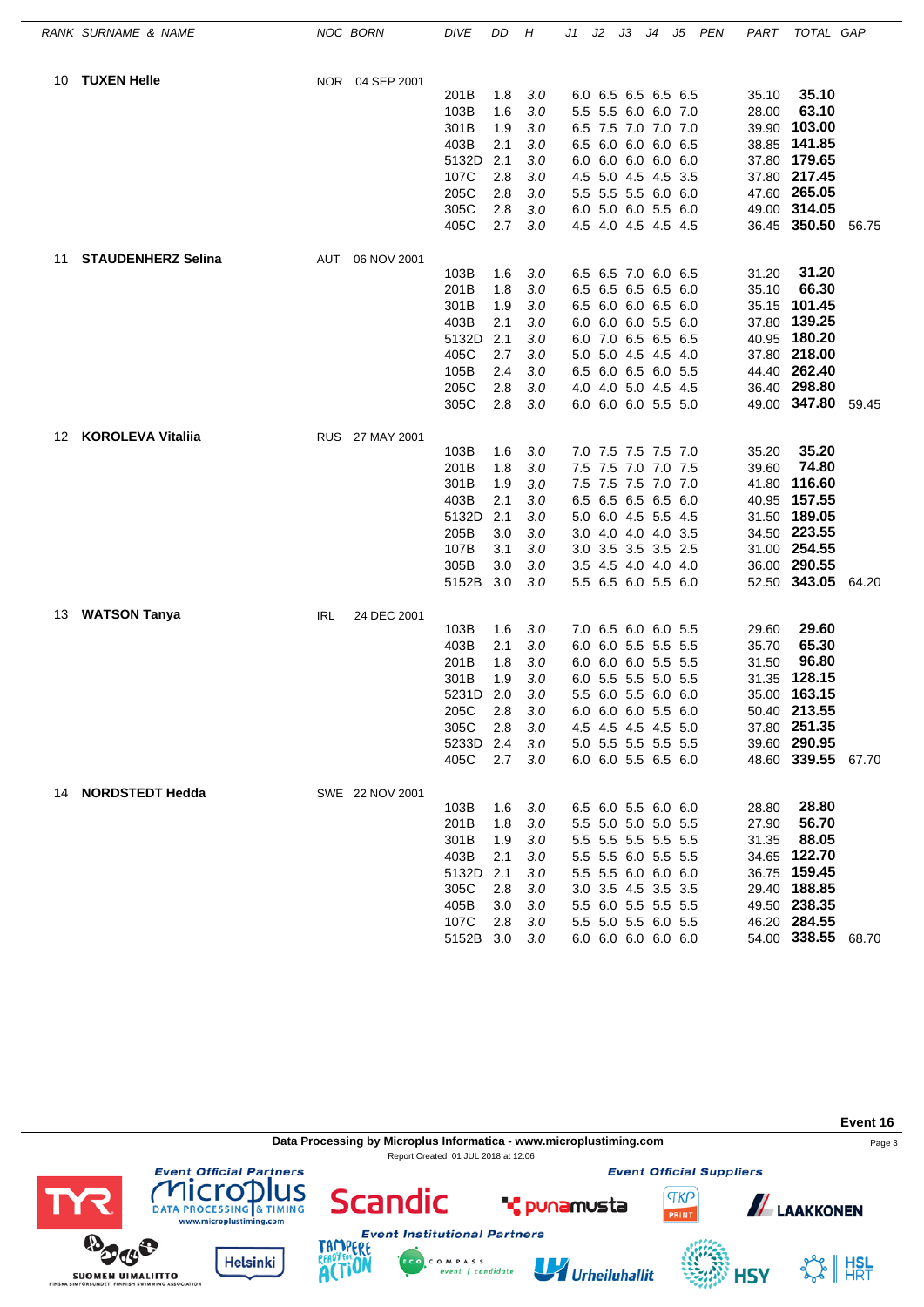|    | RANK SURNAME & NAME      |            | NOC BORN    | <b>DIVE</b>  | DD         | Н          | J1 | J2 | JЗ                                         | J4 | J5 | <b>PEN</b> | PART  | TOTAL GAP                          |  |
|----|--------------------------|------------|-------------|--------------|------------|------------|----|----|--------------------------------------------|----|----|------------|-------|------------------------------------|--|
| 15 | <b>IMMONEN Nea</b>       | <b>FIN</b> | 03 DEC 2001 |              |            |            |    |    |                                            |    |    |            |       |                                    |  |
|    |                          |            |             | 403B         | 2.1        | 3.0        |    |    | 6.0 6.0 6.0 6.5 6.0                        |    |    |            | 37.80 | 37.80                              |  |
|    |                          |            |             | 103B         | 1.6        | 3.0        |    |    | 7.0 7.0 6.5 6.5 6.0                        |    |    |            | 32.00 | 69.80                              |  |
|    |                          |            |             | 201B         | 1.8        | 3.0        |    |    | 6.0 5.5 5.0 5.5 5.5                        |    |    |            | 29.70 | 99.50                              |  |
|    |                          |            |             | 301B         | 1.9        | 3.0        |    |    | 6.5 6.0 5.5 6.0 6.0                        |    |    |            |       | 34.20 133.70                       |  |
|    |                          |            |             | 5231D        | 2.0        | 3.0        |    |    | 5.5 5.5 5.0 5.5 5.5                        |    |    |            |       | 33.00 166.70                       |  |
|    |                          |            |             | 405C         | 2.7        | 3.0        |    |    | 5.0 4.5 5.0 5.0 5.0                        |    |    |            |       | 40.50 207.20                       |  |
|    |                          |            |             | 107C         | 2.8        | 3.0        |    |    | 5.5 5.0 5.0 6.0 4.0                        |    |    |            |       | 43.40 250.60                       |  |
|    |                          |            |             | 205C         | 2.8        | $3.0\,$    |    |    | 6.0 6.5 5.5 6.5 6.0                        |    |    |            |       | 51.80 302.40                       |  |
|    |                          |            |             | 5152B        | 3.0        | 3.0        |    |    | 4.0 4.0 4.5 4.0 4.0                        |    |    |            |       | 36.00 338.40 68.85                 |  |
| 16 | <b>HERCULANO Morgane</b> | SUI        | 03 MAR 2000 |              |            |            |    |    |                                            |    |    |            |       |                                    |  |
|    |                          |            |             | 103B         | 1.6        | 3.0        |    |    | 5.5 6.0 6.0 6.0 6.0                        |    |    |            | 28.80 | 28.80                              |  |
|    |                          |            |             | 201B         | 1.8        | 3.0        |    |    | 5.5 5.5 5.0 5.5 6.0                        |    |    |            | 29.70 | 58.50                              |  |
|    |                          |            |             | 301B         | 1.9        | 3.0        |    |    | 5.0 5.0 6.0 5.0 5.0                        |    |    |            | 28.50 | 87.00                              |  |
|    |                          |            |             | 403B         | 2.1        | 3.0        |    |    | 6.5 6.5 6.5 6.0 6.5                        |    |    |            | 40.95 | 127.95                             |  |
|    |                          |            |             | 5132D        | 2.1        | 3.0        |    |    | 5.0 5.5 5.0 5.0 5.5                        |    |    |            | 32.55 | 160.50                             |  |
|    |                          |            |             | 105B         | 2.4        | 3.0        |    |    | 6.5 5.5 6.5 6.5 6.0                        |    |    |            | 45.60 | 206.10                             |  |
|    |                          |            |             | 205C         | 2.8        | 3.0        |    |    | 4.0 4.0 4.5 4.0 4.0                        |    |    |            |       | 33.60 239.70                       |  |
|    |                          |            |             | 305C         | 2.8<br>2.7 | 3.0<br>3.0 |    |    | 4.5 4.0 4.5 4.5 4.5<br>6.0 5.5 6.0 5.5 5.0 |    |    |            |       | 37.80 277.50<br>45.90 323.40 83.85 |  |
|    |                          |            |             | 405C         |            |            |    |    |                                            |    |    |            |       |                                    |  |
| 17 | <b>VITTORIOSO Giulia</b> | ITA        | 04 SEP 2001 |              |            |            |    |    |                                            |    |    |            |       |                                    |  |
|    |                          |            |             | 103B         | 1.6        | 3.0        |    |    | 7.0 6.5 6.5 6.0 6.0                        |    |    |            | 30.40 | 30.40                              |  |
|    |                          |            |             | 201B<br>301B | 1.8<br>1.9 | 3.0        |    |    | 7.0 7.0 7.0 6.5 6.5                        |    |    |            | 36.90 | 67.30<br>37.05 104.35              |  |
|    |                          |            |             | 403B         | 2.1        | 3.0<br>3.0 |    |    | 6.5 6.5 6.5 6.5 6.0<br>6.0 5.5 6.0 5.5 6.0 |    |    |            |       | 36.75 141.10                       |  |
|    |                          |            |             | 5231D        | 2.0        | 3.0        |    |    | 6.0 6.0 5.5 5.5 5.5                        |    |    |            |       | 34.00 175.10                       |  |
|    |                          |            |             | 5233D        | 2.4        | 3.0        |    |    | 6.5 7.0 6.0 5.5 5.5                        |    |    |            |       | 43.20 218.30                       |  |
|    |                          |            |             | 405C         | 2.7        | 3.0        |    |    | 5.0 4.5 4.5 5.5 5.0                        |    |    |            |       | 39.15 257.45                       |  |
|    |                          |            |             | 205C         | 2.8        | 3.0        |    |    | 3.0 2.5 3.5 2.5 3.5                        |    |    |            |       | 25.20 282.65                       |  |
|    |                          |            |             | 305C         | 2.8        | $3.0\,$    |    |    | 5.0 4.5 4.5 4.5 5.0                        |    |    |            |       | 39.20 321.85 85.40                 |  |
| 18 | <b>VALORE Laura</b>      | DEN        | 19 SEP 2001 |              |            |            |    |    |                                            |    |    |            |       |                                    |  |
|    |                          |            |             | 103B         | 1.6        | 3.0        |    |    | 6.5 6.5 6.0 6.5 6.5                        |    |    |            | 31.20 | 31.20                              |  |
|    |                          |            |             | 403B         | 2.1        | 3.0        |    |    | 6.5 5.5 6.0 5.5 5.5                        |    |    |            | 35.70 | 66.90                              |  |
|    |                          |            |             | 201B         | 1.8        | 3.0        |    |    | 6.0 6.0 5.5 5.5 5.5                        |    |    |            | 30.60 | 97.50                              |  |
|    |                          |            |             | 301B         | 1.9        | 3.0        |    |    | 5.0 5.0 5.0 4.5 5.0                        |    |    |            |       | 28.50 126.00                       |  |
|    |                          |            |             | 5132D        | 2.1        | 3.0        |    |    | 4.5 4.5 4.0 3.5 4.5                        |    |    |            |       | 27.30 153.30                       |  |
|    |                          |            |             | 105B         | 2.4        | 3.0        |    |    | 6.5 7.0 7.0 7.0 7.0                        |    |    |            |       | 50.40 203.70                       |  |
|    |                          |            |             | 303C         | 2.0        | 3.0        |    |    | 5.5 5.5 5.5 6.0 5.5                        |    |    |            |       | 33.00 236.70                       |  |
|    |                          |            |             | 405C         | 2.7        | 3.0        |    |    | 5.0 4.5 4.5 4.0 5.0                        |    |    |            |       | 37.80 274.50                       |  |
|    |                          |            |             | 205C         | 2.8        | 3.0        |    |    | 5.0 5.5 5.5 5.0 5.0                        |    |    |            |       | 43.40 317.90 89.35                 |  |
|    | 19 PEINADOR CALVO Laia   | ESP        | 27 JUL 2001 |              |            |            |    |    |                                            |    |    |            |       |                                    |  |
|    |                          |            |             | 201B         | 1.8        | 3.0        |    |    | 6.0 6.5 6.5 6.5 6.0                        |    |    |            | 34.20 | 34.20                              |  |
|    |                          |            |             | 301B         | 1.9        | 3.0        |    |    | 6.0 6.0 6.0 6.5 6.5                        |    |    |            | 35.15 | 69.35                              |  |
|    |                          |            |             | 103B         | 1.6        | 3.0        |    |    | 5.5 5.0 6.0 6.0 6.0                        |    |    |            | 28.00 | 97.35                              |  |
|    |                          |            |             | 403B         | 2.1        | 3.0        |    |    | 6.5 6.0 6.0 6.0 5.5                        |    |    |            |       | 37.80 135.15                       |  |
|    |                          |            |             | 5132D        | 2.1        | 3.0        |    |    | 6.0 6.0 6.0 6.5 6.5                        |    |    |            |       | 38.85 174.00                       |  |
|    |                          |            |             | 105B         | 2.4        | 3.0        |    |    | 4.5 5.0 5.5 5.0 5.5                        |    |    |            |       | 37.20 211.20                       |  |
|    |                          |            |             | 205C         | 2.8        | 3.0        |    |    | 4.5 4.0 5.0 4.0 3.5                        |    |    |            |       | 35.00 246.20<br>21.00 267.20       |  |
|    |                          |            |             | 305C         | 2.8<br>2.7 | 3.0        |    |    | 2.0 2.0 2.5 3.5 3.0                        |    |    |            |       | 47.25 314.45 92.80                 |  |
|    |                          |            |             | 405C         |            | 3.0        |    |    | 5.5 5.5 6.0 6.0 6.0                        |    |    |            |       |                                    |  |